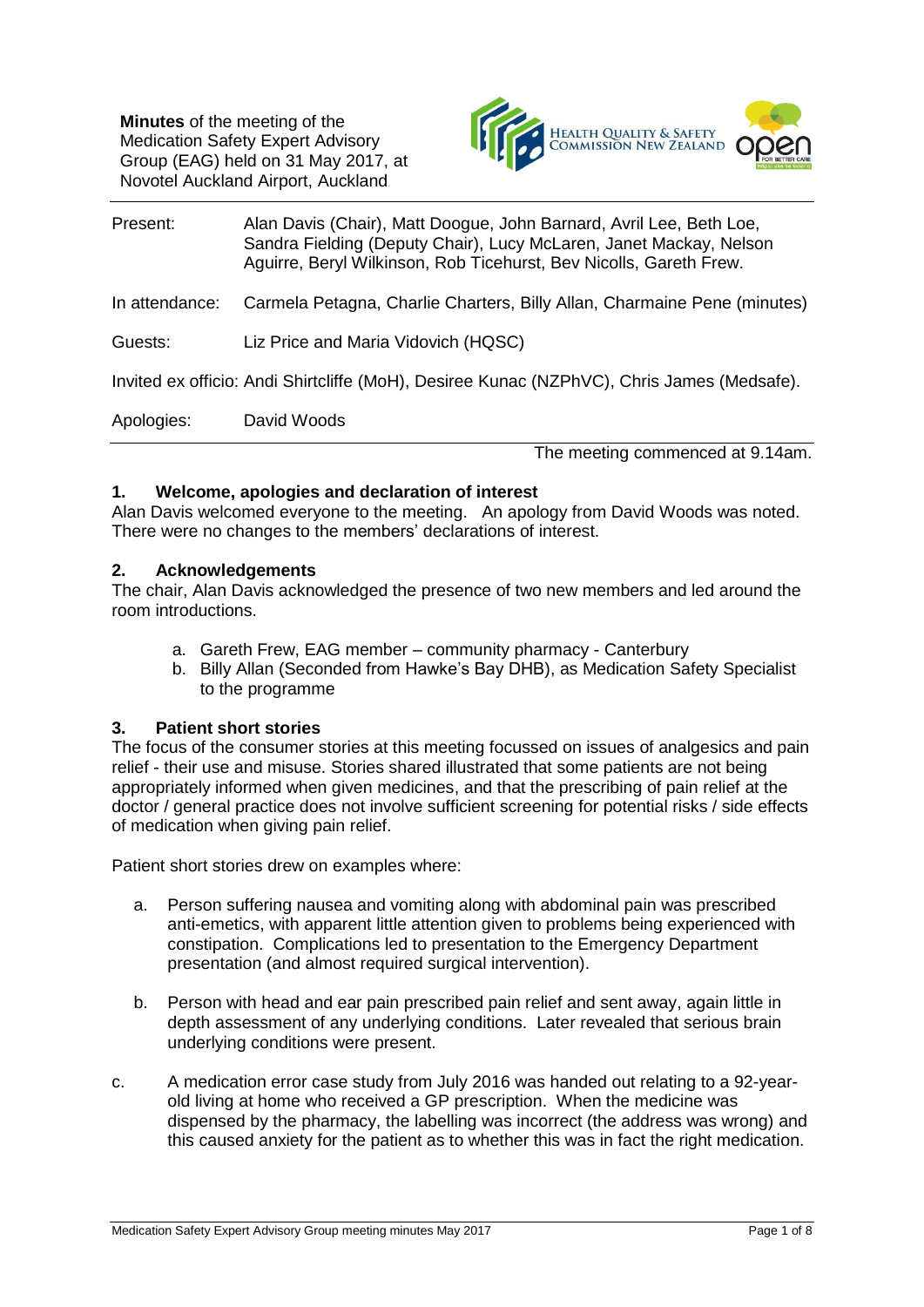It is noted that the patient stories link to Patient Safety Week and will enable ideas and key themes to be developed, with a focus on how community pharmacy can best be engaged in this activity.

# **4. Minutes of 08 March 2016 meeting.**

The minutes were confirmed as a true and accurate record.

Moved: Sandra Fielding Seconded: Lucy McLaren

Based on feedback from the recent round of regional medication safety meeting, there was interest in the sector being able to read the minutes from the expert advisory meeting, so that there is some visibility of topics and issues being discussed at a national level. It was agreed that from now on the minutes (once verified by the members) will be published on the Commission's medication safety webpage as an approved draft.

**5. Action list update** (see appendix 1)

**6. Terms of Reference (ToR) – Expert Advisory Group** (Carmela Petagna) The amended ToR had been circulated with the agenda. Further minor amendments were suggested. It was agreed that subject to these changes being made the ToR are now ratified by the EAG and will also be available on the Commission's website.

Moved: John Barnard Seconded: Avril Lee

Action: Carmela Petagna to make changes and publish.

**7. Serious Adverse Event:** policy update and potential 'always report' events for medicines.

Members were provided an overview of the updated policy which is yet to be formally released by the Commission – expected to be in early July 2017. The members have requested further information on the policy's 'change management' process. There would be a small list of "always report" events to start with, and this may be expanded over time. This was an area of interest for the EAG, and discussion would be given to what medicationrelated events it felt should be in this category.

Action: Secretariat to invite Sarah Upston, Adverse Events, HQSC to a subsequent meeting to discuss this further.

### **8. Members - Horizon Scanning**

As a result of the recent medication safety regional workshops, the Chair, Alan Davis noted that a number of issues and themes are emerging (see also item 9.4 below). These included; Adverse Drug Reactions (ADR) / Allergies and having access to accurate and timely data to better inform decision-making.

# **9. Programme update**

### **9.1 Patient Safety Week (PSW)** (Liz Price / Marija Vidovich, Communications team, HQSC)

Patient safety week is an awareness-raising week coordinated by the Commission in partnership with ACC. Patient Safety Week to be held over the period 3 – 7 November 2017.

The 2017 theme is 'medication safety' and the overall purpose of the week is to: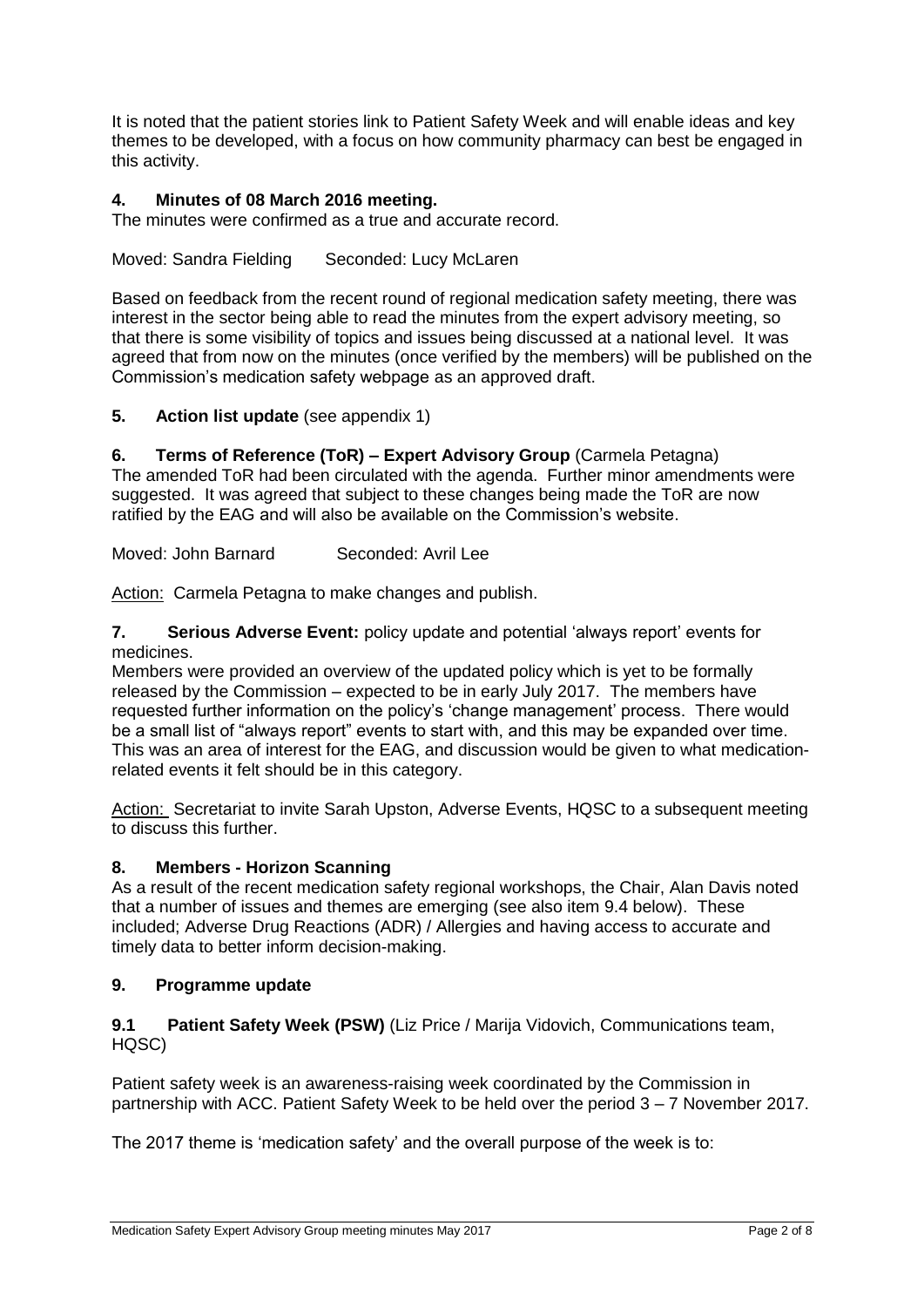- Create focus, energy, momentum and raise awareness of the importance of patient safety.
- Promote open communication between patients and health professionals about medicines. In particular, encourage consumers to ask questions about their medicines and health professionals to welcome and respond to these questions.

Feedback was requested on what the Group considered were the most important three to five questions relating to 'ask about your medicines'. A number of ideas and thoughts were shared and the communications team who will incorporate these into the overall planning. Andi Shirtcliffe recommended a teleconference with MoH on medication safety best practice and how community pharmacy can engage with PSW.

It was noted that PSW links to the WHO Global Patient Safety Challenge – Medication Without Harm and is being used as the platform to create energy to look at how the Commission, and the sector will embrace the Challenge.

Action: Secretariat to arrange teleconference with MoH. Participation to include Chair - Alan Davis and Specialist Advisor – Billy Allan.

Desiree Kunac spoke to a presentation from the International Medication Safety Network  $(1$ MSN) 11<sup>th</sup> Annual meeting relevant to Patient Safety Week – "Patients and the Public: Essential Partners in the WHO Global Patient Safety Challenge. The Canadian leaflet "5 Questions to ask about your medications" was provided to the members for information.

The members noted the presentation and there was no further action required.

#### **9.3 Raising the Bar on the National Patient Experience Survey – next steps** (Carmela Petagna)

The members noted the report which is to be published on the Commission's website. The report had also been circulated to all participating DHBs. It was confirmed by the programme team that the recommendations arising from the report are being considered and will feed into a second phase of work, again with a small group of DHBs. The report is available on the Commission website at [https://www.hqsc.govt.nz/our-programmes/partners](https://www.hqsc.govt.nz/our-programmes/partners-in-care/publications-and-resources/publication/2927/)[in-care/publications-and-resources/publication/2927/](https://www.hqsc.govt.nz/our-programmes/partners-in-care/publications-and-resources/publication/2927/)

### **9.4 Medication Safety Regional Workshops** (Alan Davis)

An update on the workshops conducted to date (two of the four) was provided by the Chair, Alan Davis. Key themes from the workshops are to be collated and will inform the medication safety programme in order to align priorities and work effort and also look at topics for future sector engagement and interest. The workshops have been well received to date and it is expected that these will continue once a year face to face.

**9.5 Adverse Drug Event Trigger Tool paper** (Beth Loe / Billy Allan / Alan Davis) This paper is now being processed by the New Zealand Medical Journal (NZMJ) for publication. The final paper will be circulated when published.

Action: Secretariat to circulate when published.

### **9.6 ACC Discussion paper** (Alan Davis / Carmela Petagna)

The cost of medication related treatment injury was noted by the members and a need to better understanding the details that sit beneath these figures. It was recommended that ACC be invited to an EAG so that members can gain a better understanding of the ACC data as a potential medication safety intelligence source, and that a meeting take place with ACC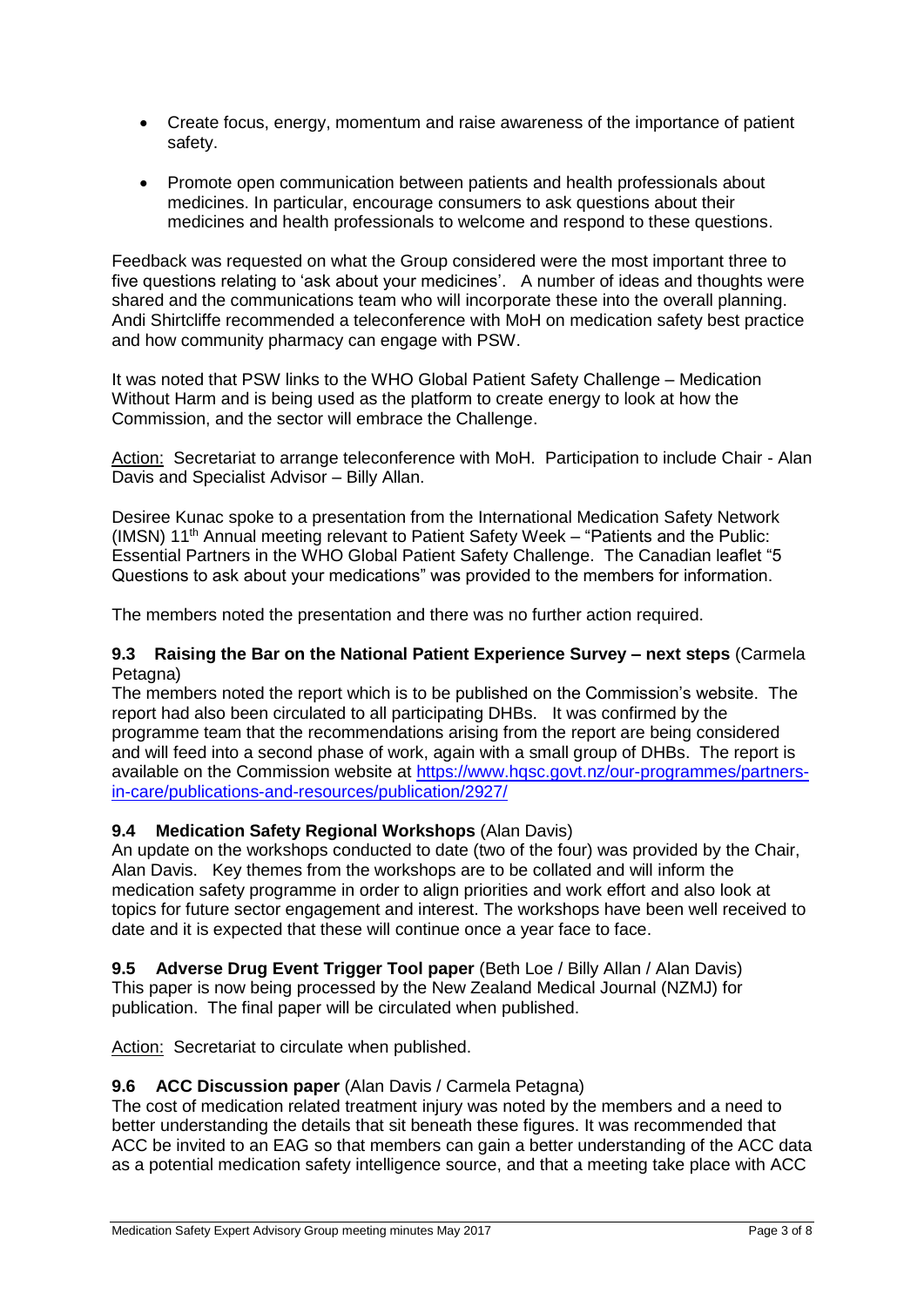to assess whether there is any interest in partnering in future work.

Action: Secretariat to organise a meeting with ACC, to start that discussion, and look to inviting ACC representatives to a subsequent meeting of the EAG.

### **10. Safe use of opioids collaborative** (Avril Lee / Charmaine Pene):

Clinical Lead – Avril Lee informed the members of the shift from a formative collaborative to a programme work stream focus. Monthly teleconferences also continue to support the opioid network. She noted that the recent regional medications safety workshops include a session on opioids and provide a sharing opportunity across the DHBs. There is a need to obtain a commitment from DHBs to implement and spread the use of the harm bundles, or elements of the composite bundle incrementally.

Charmaine provided an update on the measurements workshop held in April which was to look at the feasibility of establishing some measures around improved processes for the safe use of opioids, and improved patient outcomes. There is a degree of data interrogation required (ie: the NMDS), which will be undertaken by Richard Hamblin and the health quality & evaluation team at the Commission. Once these results, and intelligence obtained from work being done by other DHBs, is obtained then a further workshop will be held with the aim of developing a national Quality Safety Marker (QSM) suite.

An abstract titled 'A national formative collaborative: reducing opioid related harm and building quality improvement capability in New Zealand' has been submitted for APAC September 2017. The programme is also working on developing a number of papers for publication based on the results of the national collaborative. The group was keen that DHB teams are also encouraged to disseminate their work and results, which helps with sector engagement.

The opioids group and the medication safety specialist have engaged with the Commission's Patient Deterioration programme who are reviewing the Adult Early Warning Signs chart. Feedback to that programme team is for the inclusion of opioid-related monitoring information to be included in the "optional" extras lines as the base of the chart which would align well across both programmes of work. This could include pain management scores, and bowel monitoring.

### **11. Medicines management digital services review** (Charlie Charters)

The members were briefed on the review outcomes and recommendations. The members did not consider any further action is required currently but would be keen to be kept abreast of developments, given the importance of the digital platforms and impact across the medication safety agenda.

#### **12. Electronic Medicine Management (eMM) –** (Charlie Charters)

A programme update was provided by Charlie. In addition, there was discussion on the (eMR) Quality Safety Marker (QSM) as it appears there has been little traction in reporting against the process measures, by those that have implemented the system. There was support by the group to hold an eMR definitions workshop with the five participating DHBs and the system vendor. It would also be important to consider the impact of this work on any new electronic platform in the future eg: MedsMan.

Action: Programme team with members of the Commission's intelligence hub arrange a eMR definitions workshop with participating DHB representatives and the software vendor.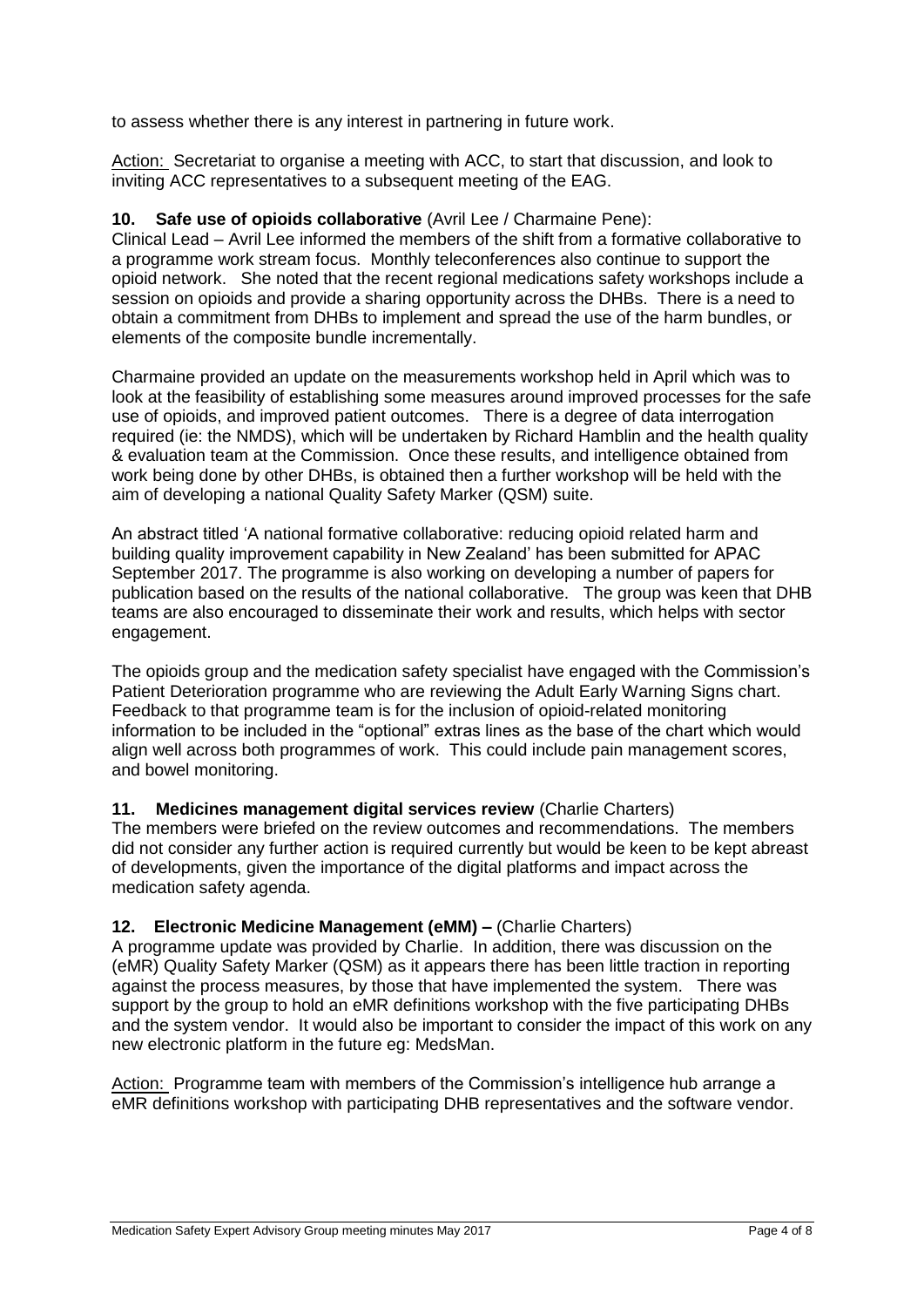**13. Aged Residential Care (ARC) medication chart evaluation report** (Beth Loe) It was noted that the report will be released when finalised. There is also work being completed on an implementation support guide to help those ARC facilities that are interested to introduce the "hybrid" chart. Whilst some ARC facilities are transitioning to electronic prescribing and administration systems, it is recognised that there is an ongoing requirement for a standardised ARC chart particularly for the smaller facilities. Once published, it was suggested that the ARC chart be promoted through HealthCERT and the NZ Aged Care Association (NZACA) and the Commission's website. The team will not be undertaking any new development work, but would look to review progress in this area in 12- 18 months.

The members did not consider any further action required.

# **14. Medication Error Report Programme (MERP)** (Desiree Kunac)

The MERP quarterly report (1<sup>st</sup> quarter 2017) was presented to the members. In regards to report relating to nicotinamide / nicotinic acid, the members recommended that a letter is sent to the New Zealand Dermatological Society Inc. This would highlight the confusion between the sound-alike medicines, and recommend that printed material be provided to patients. The information would need to clearly state which medicine (nicotinamide) the dermatologist is recommending (nicotinamide not being funded on prescription), and this advice would also be published through the Commission's medication safety webpage.

Action: Medication Safety Specialist / Chair to write to the New Zealand Dermatological Society and provide a statement for the Commission's website.

### **15. Recommendations from Medicines Adverse Reactions Committee (MARC): Opioids and benzodiazepines**

#### [\(http://www.medsafe.govt.nz/profs/adverse/Minutes169.htm#3.2.1\)](http://www.medsafe.govt.nz/profs/adverse/Minutes169.htm#3.2.1)

The MARC had reviewed the co-prescribing of opioids and benzodiazepines and the risk of serious side effects, and is promoting the Centers for Disease Control and Prevention (CDC) recommendations for prescribing opioids for chronic pain outside of active cancer, palliative and end of life care.

Members agreed that the Commission's ATLAS of Healthcare Variation – Opioids be reviewed to ensure that the commentary reflects the risks from co-prescribing opioids with benzodiazepines, and MARC's recommendations.

Action: The Medication Safety Specialist is to review, and if appropriate put forward amendments, to the Commission's 'Opioid ATLAS' to reflect MARC's recommendations.

### **16. Medicines regulation update** (Chris James)

Chris James, Medsafe, briefed the members on the medicines regulation review. It is anticipated that the consultation draft of the revised legislation will be published in November post the election, with the Bill going to the House early 2018, and the legislation coming into force at the end of 2018. The members did not consider any further action is required.

# **17. Working Groups review** (Carmela Petagna)

The members provided feedback and agreed to the working group table being updated to reflect groups that are actively engaged in work aligned to programme priorities.

Action: Carmela to update the list and provide to the EAG at the next meeting.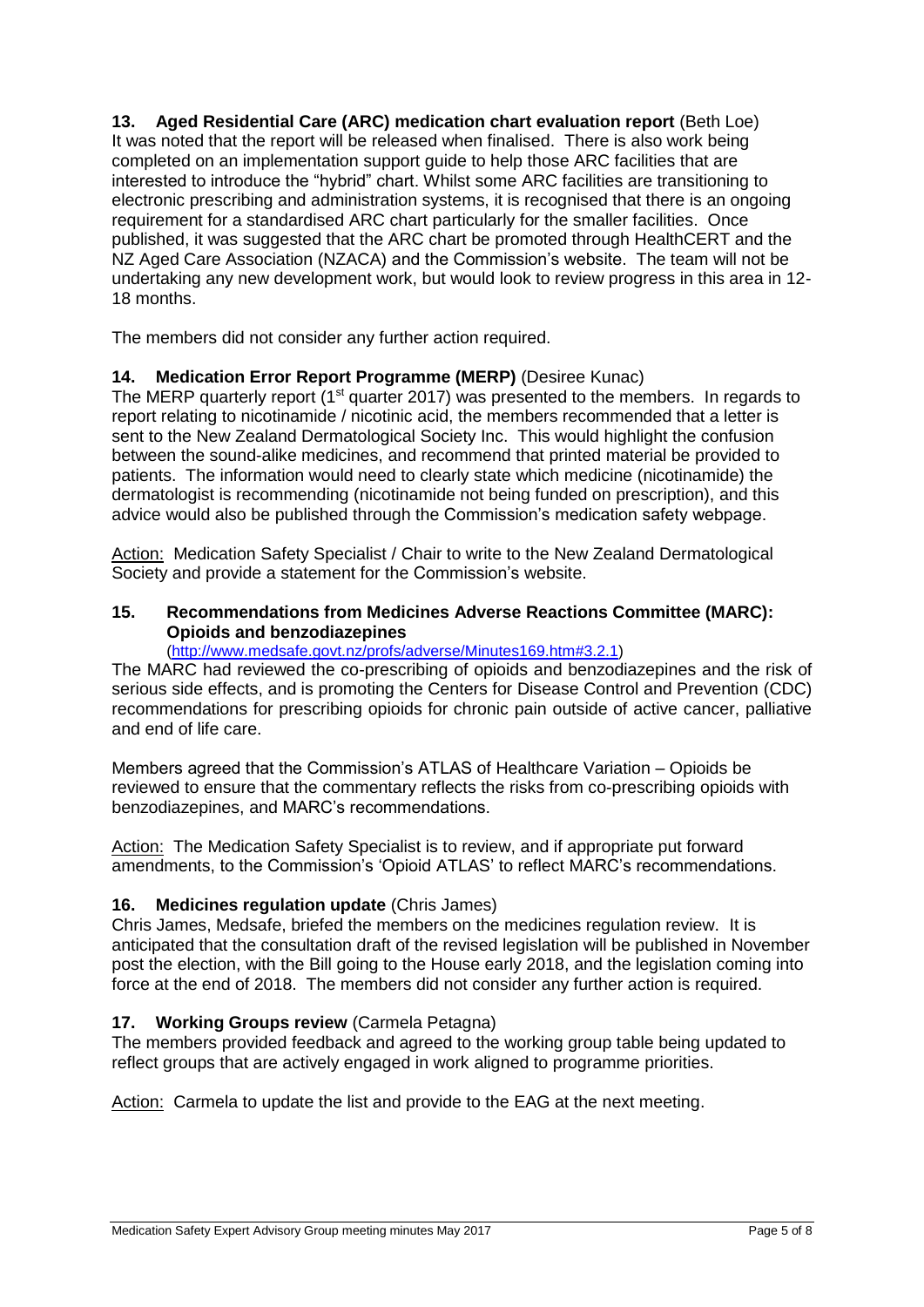# **18. Working group updates**

# **18.1 Safety requirements for eMM systems** (Bev Nicolls)

Bev Nicholls provided an update to the members. Some points noted were medication charting and electronic systems in particular with relation to aged residential care ie: MediMap and 1-Chart. Mental Health potentially looking to an electronic medication chart system. Standards / protocols are important in relation to medicines charting particularly for consistency for prescribing. Reviews are occurring within the programmes (software). It was noted that neither are linked to NZ Formulary. There is an issue with text based allergy recording and stop dates on the drug charts.

This area of work is one that will need to be considered as part of the overall governance of the digital medicines management agenda. The EAG is keen to have an ongoing input into the clinical and patient aspects of safety and quality.

## **18.2 Compounding of liquid medicines** (David Woods)

David provided an update via email. The revision of standard batch sheets and review of associated safety issues has started. A more complete report is expected in the next couple of months. A recently reported paediatric compounding liquid error has identified culturally specific issues and further education strategies are also being considered. The members did not consider any further action is required.

**18.3 Safety Alerts and Signals: (Alteplase or tenecteplase Alert 17)** (Beth Loe) The draft alert was approved by the members for publishing on the Commission's website. Hospital Chief Pharmacists will be asked to complete the action plan and return to the Commission.

Action: Specialist advisor to follow up action plan with hospital chief pharmacists.

### **18.4 Methotrexate summary** (Chris James)

Chris James advised that the national database is unable to provide a breakdown of the methotrexate dispensing dose below 10mg. No further analysis is possible.

### **19. Recent Serious Adverse Events** (Beth Loe)

The members were briefed on this quarter's serious adverse events received by the Commission. As appropriate learnings will inform the development of safety alerts, safety signals and open book publications. This was timely currently given a big focus on medication safety in support of the WHO Global Medication Safety Challenge over the next five years.

#### **20. Recommendations for the safe administration of intrathecal chemotherapy and intravenous vinca alkaloids in New Zealand** (Beth Loe)

The guideline was originally published as a joint document from the New Zealand Hospital Pharmacists' Association (NZHPA) and the Safe and Quality Use of Medicines Group (SQM) in 2007. It is undergoing a review and refresh. Consultation with NZHPA, the Commission and DHBs (oncology pharmacists) is now finished and comments are being collated before going out for wider consultation, including oncologists. The final guideline will need to be approved by the NZHPA executive and EAG.

### **21. Other business:**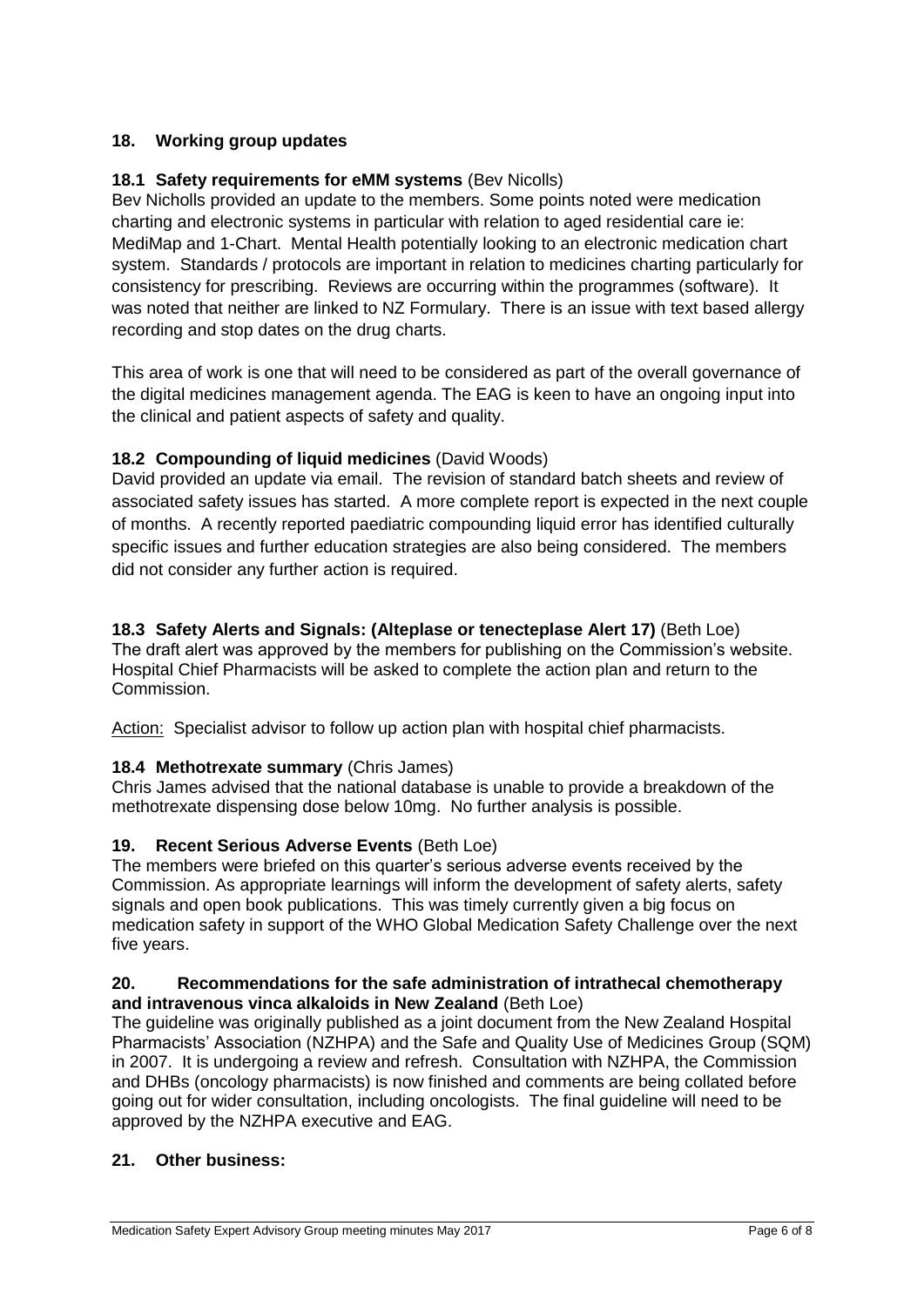**21.1** The chair requested that the next EAG date of 23 August be changed to 30 August 2017 due to other commitments. Location to remain Wellington. This was agreed.

Action: Secretariat to send out updated calendar invites.

**21.2** The November EAG location is confirmed as Auckland.

**Next meeting:** 30 Aug 2017, Wellington.

The meeting closed at 3.35 pm.